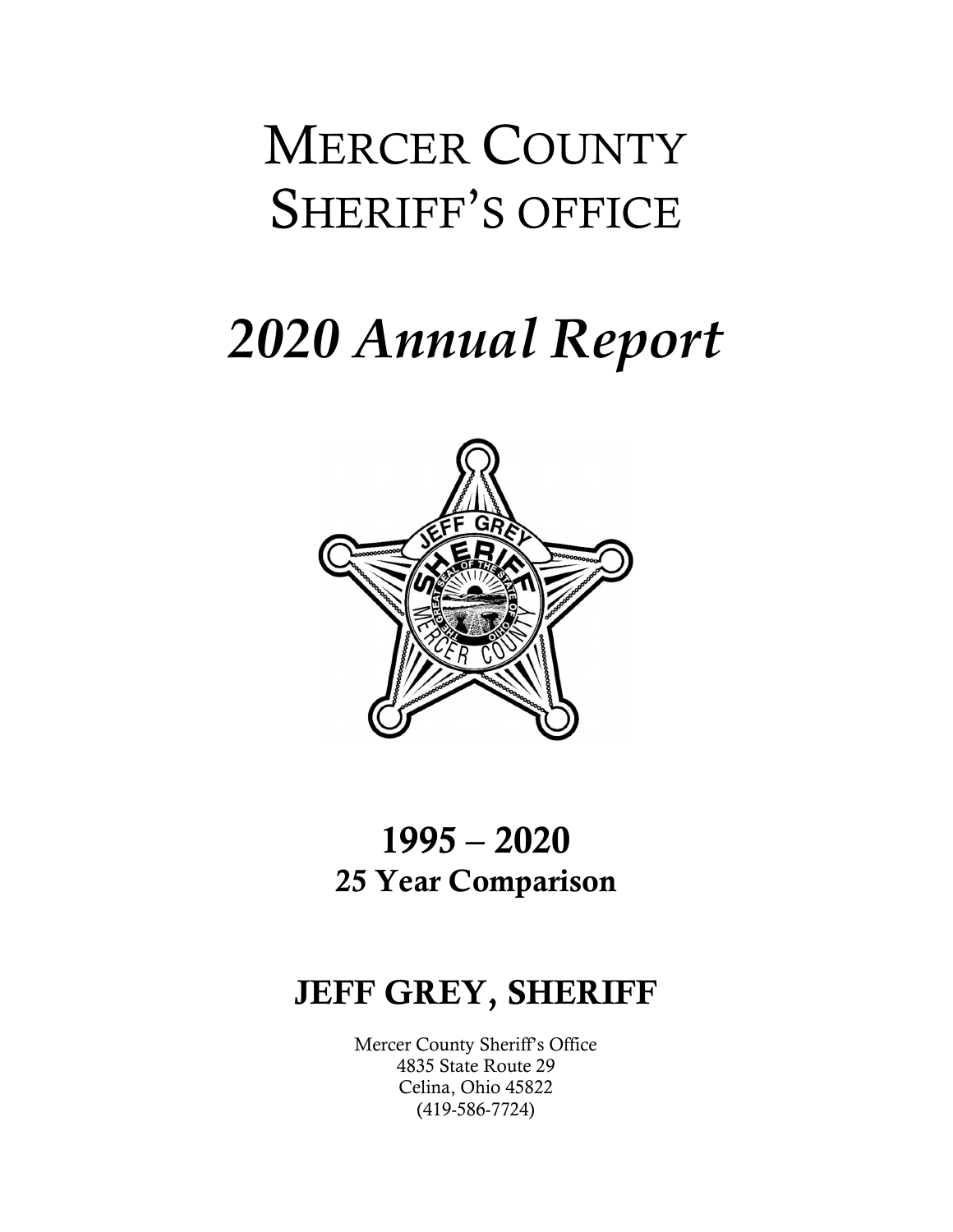#### MISSION STATEMENT

The mission for every member of this Sheriff's Office is to consistently seek and find ways to affirmatively promote, preserve and deliver a feeling of security, safety and quality services to members of our community.

This mission is a commitment to quality performance from all members. It is critical that all members understand, accept and be aligned with the responsibilities established by this mission. It provides the foundation upon which all operational decisions and organizational directives will be based. Directives include rules, regulations, operating policies, procedures and practices.

This mission represents the commitment of this administration to the concepts of quality performance management. In other words, members are expected to work consistently in a quality manner in the daily performance of those duties, job responsibilities and work tasks associated with this mission. Quality manner means that performance outcomes comply with the performance standards established by this agency and for each member associated with this agency. Examples of performance standards include the Oath of Office, Code of Ethics, Policies and Procedures, Rules and Regulations, directives, general and supervisory orders, work productivity and performance behavior.

Each member is required to accept the responsibility for the achievement of this mission and publicly register his or her commitment to it and to the concepts of quality service.

#### **MOTTO**

"Caring, Courteous, Common Sense Law Enforcement"

#### CODE OF ETHICS

As a Deputy Sheriff/Communications Operator, my fundamental obligation is to protect the constitutional rights and freedoms of the people whom I have been sworn to uphold.

While I consider the way I choose to conduct my private affairs a personal freedom, I accept the responsibilities for my actions , as well as in-actions, while on-duty or off-duty, when those actions bring disrepute on the public's image or the images of my employer, my fellow Deputies and the law enforcement profession.

I vow to perform all my duties in a professional and competent manner. I consider the abilities to be courageous in the face of danger and to exercise restraint in the use of my powers and authorities to be the ultimate public trust. I accept that I must consistently strive to achieve excellence in learning the necessary knowledge and skills associated with my duties. I will keep myself physically fit and mentally alert so that I am capable of performing my duties according to the standards of quality expected of my position.

I vow to be fully truthful and honest in my dealing with others. I deplore lies and half-truths that mislead or do not fully inform those who must depend upon my honesty. I will obey the very laws that I am sworn to uphold. I will seek affirmative ways to comply with the standards of my department and the lawful directions of my supervisors.

I vow to treat others with courtesy at all times. I consider it to be a professional weakness to allow another's behavior to dictate my response. I will not allow others actions or failings to be my excuse for not performing my duties in a responsible and professional and expected manner.

I vow to be human and empathetic to other people's problems with whom I come into daily contact. However, I cannot allow my personal feelings, prejudices, animosities, or friendships to influence the discretionary authorities' entrusted to my job. I will affirmatively seek ways to avoid conflicts and potential conflicts of interest that could compromise my official authority or public image.

I hold the authority inherent in my position to be an affirmation of the public's trust in my as a Deputy Sheriff. I do not take this trust lightly. As long as I remain in this position I will dedicate myself to maintaining this trust and upholding all the ideals of the law enforcement profession.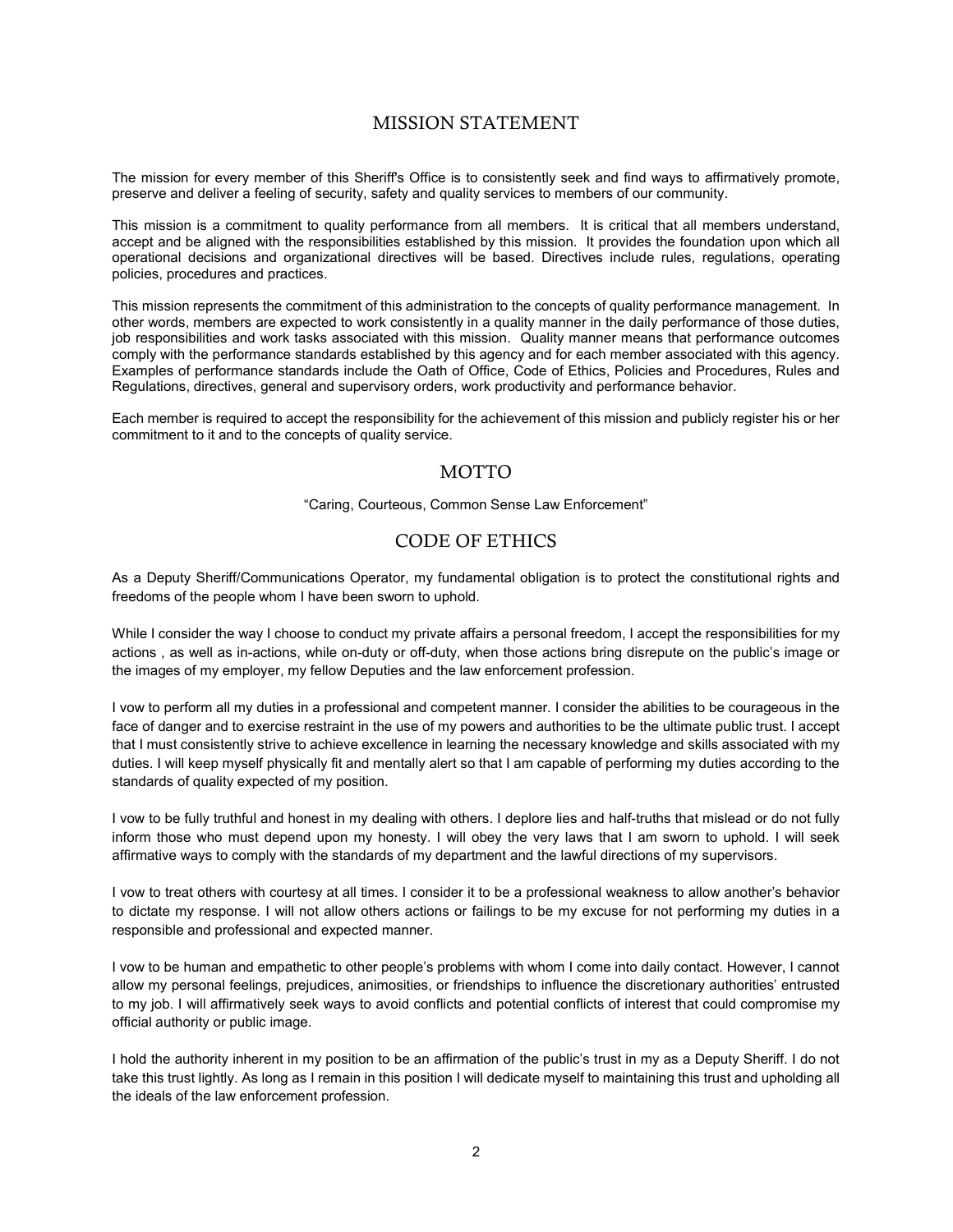#### ADMINISTRATION DIVISION

The administration division is responsible for the overall administration and direction of all divisions in the Mercer County Sheriff's Office. It is responsible for preparing and monitoring the entire Sheriff's Office budget. This division conducts legal research to ensure compliance with the Ohio Revised Code, the Fair Labor Standards Act, and other regulations affecting the overall operation of the Sheriff's Office.

The Administration Division is made up of Sheriff Jeff Grey, Chief Deputy of Enforcement Gery Thobe, Chief Deputy of Corrections Mary Jodie Lange, Captain Doug Timmerman, Captain Martin Emerine, Lieutenant Lori Knapke, 9-1-1 Administrator Monte Diegel, IT Administrator Kory Hoffhines, Executive Assistant Ashley Carr, Fiscal Managers Kandi Baucher and Connie Rinderle, and IT Technician Cody Tebbe.



41% citizen's safe from the virus. Many of our administrative 42% their cruisers, requiring them to only come on station to 12% and the country state of the virus shut down our country and put a halt the virus shut down our country and put a halt In December of 2019, a new virus was discovered in Wuhan, China. Over the following months, it made its way to the United States. Although most people who contracted COVID-19 had mild symptoms, COVID-19 caused severe illness among many and even death. to many of our office's programs and events. The Sheriff's Office developed several policies to keep our staff and staff began working exclusively from home, while the onduty deputies were to remain off station. Special equipment was purchased so deputies could work from upload body camera footage and pictures.

#### TELEPHONE NUMBERS

| Sheriff's Office/Central Dispatch  (419) 586-7724   |  |
|-----------------------------------------------------|--|
|                                                     |  |
|                                                     |  |
|                                                     |  |
|                                                     |  |
|                                                     |  |
| OSHP (Wapakoneta Patrol Post) (419) 738-8010        |  |
|                                                     |  |
|                                                     |  |
|                                                     |  |
|                                                     |  |
|                                                     |  |
| Mercer County Job & Family Services  (419) 586-5106 |  |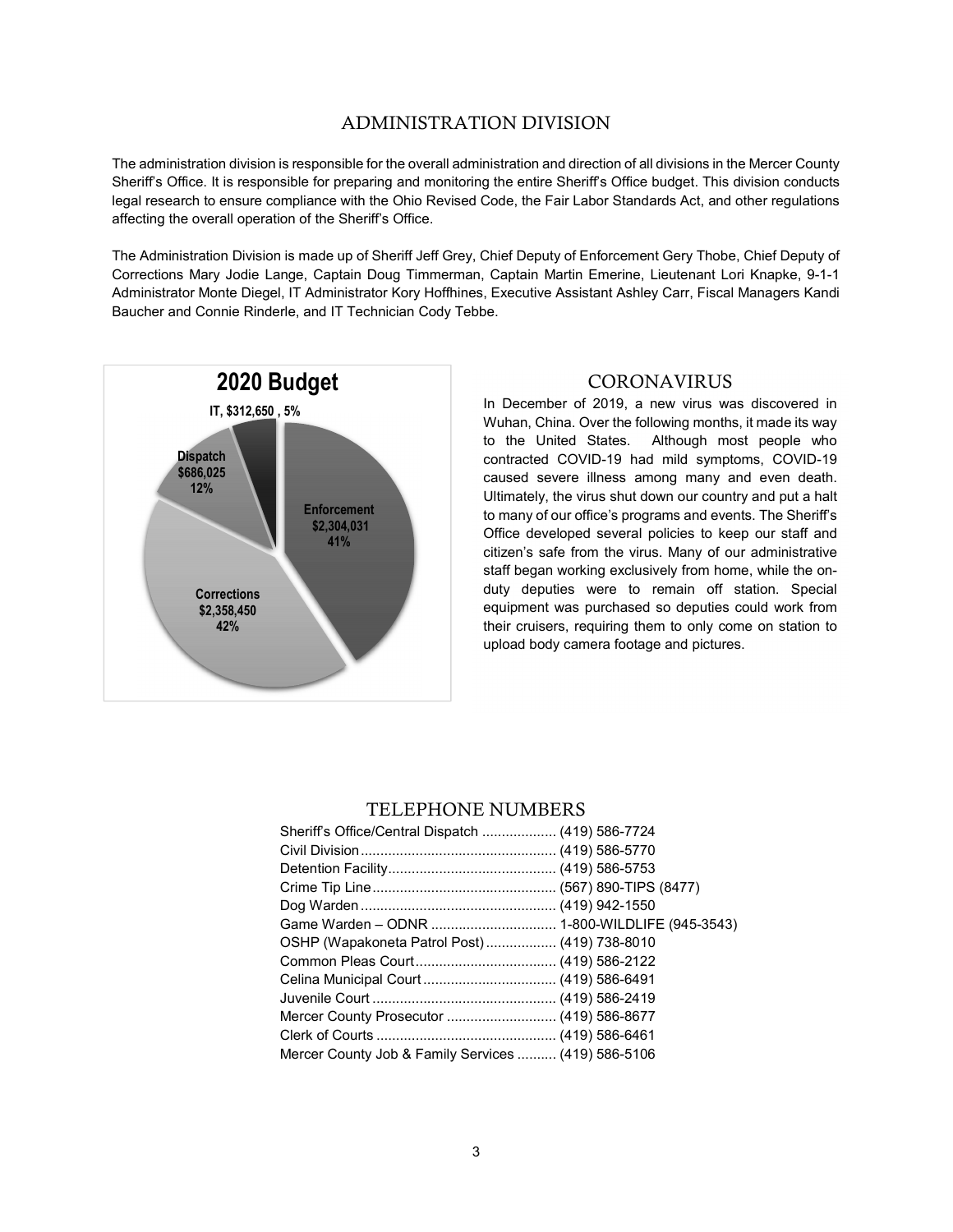#### COMMUNICATIONS DIVISION Central Dispatch

GOAL - To receive and dispatch complete and accurate information in a timely manner.

Central Dispatch is the communication center responsible for all external communications into the Sheriff's Office. This includes the countywide E-9-1-1 emergency response system. The primary responsibility of the communications officers is to evaluate information and dispatch all public safety agencies in Mercer County, including Fire, Ambulance, Emergency Management Agency, and Law Enforcement agencies (excluding Celina Police Department).

The evaluation and dispatching of information is accomplished with the help of the following equipment:

|                       | <b>1995 Statistics</b> | <b>2019/2020 Statistics</b> |  |
|-----------------------|------------------------|-----------------------------|--|
| <b>Enhanced 9-1-1</b> | 3 lines                | 4 lines                     |  |
| Telephone system      | <sup>ㄱ</sup> lines     | 12                          |  |
| Radios                | 6 radio freguencies    | 15 radio freguencies        |  |

Text to 9-1-1

#### Computerized Data includes:

- **EXECT** Law Enforcement Automated Data Systems LEADS
- National Crime Information Center NCIC
- National Law Enforcement Telecommunications NLETS
- **Computerized Criminal History CCH**
- Ohio Law Enforcement Gateway OHLEG
- Pagers .............................. personnel pagers (includes EMS, Fire, MCSO & EMA)

Alarm Systems ................ for individuals or businesses

Weather Monitors............. broadcasting severe weather alerts

| <b>1995 Statistics</b> |        | <b>2019 Statistics</b> |        | <b>2020 Statistics</b> |        |
|------------------------|--------|------------------------|--------|------------------------|--------|
|                        |        |                        |        |                        |        |
| 9-1-1 Calls Received:  | 4,701  | 9-1-1 Calls Received:  | 9,596  | 9-1-1 Calls Received:  | 7,642  |
|                        |        |                        |        |                        |        |
| Dispatched:            | 19.155 | Dispatched:            | 31.428 | Dispatched:            | 33.661 |
| Fire                   | 775    | Fire                   | 434    | Fire                   | 445    |
| <b>EMS</b>             | 1.777  | <b>EMS</b>             | 2,446  | <b>EMS</b>             | 2,897  |
| ιE.                    | 16,603 | LE                     | 29,695 | LE.                    | 33,760 |

Central Dispatch currently has 8 full time Communications Officers; Dispatch Supervisor Connie Cook, Dispatch Supervisor Leah Cramer, Dispatch Supervisor Stephanie Bledsoe, Dispatchers Rachel Williams, Kelci Dodds, Stacy Schoen, Brieanna Vest, and Susan Poeppelman. Central Dispatch is supervised by 9-1-1 Administrator Monte Diegel.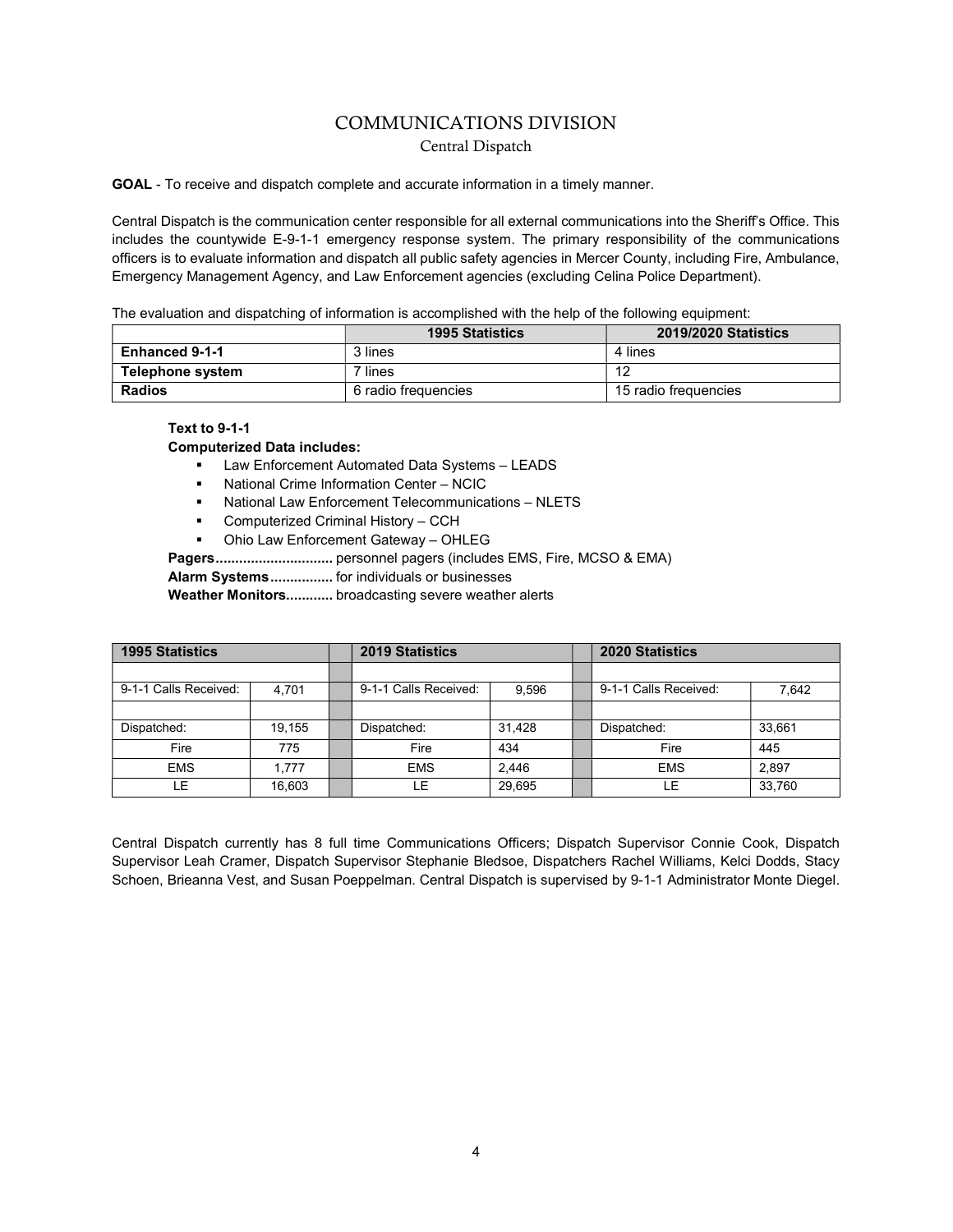#### CORRECTIONS DIVISION

The Corrections Division is responsible for the operation of the Mercer County Detention Facility. The jail provides for the safe and constitutional treatment of prisoners sentenced to it by Mercer County Courts, awaiting extradition to another jurisdiction, or awaiting transport to one of Ohio's prison facilities. It also provides limited services to other counties by holding their prisoners.

The Mercer County Detention Facility holds both female and male inmates. Over the last twenty-five years it has received 100% compliance with the annual inspections by the State Bureau of Adult Detention. All corrections officers are required to complete a 120-hour Basic Corrections course through the Ohio Police Officers Training Council. Two of the corrections officers have also completed the Basic Police Officers training course.

| <b>1995 Statistics</b>    |             | <b>2019 Statistics</b><br><b>2020 Statistics</b> |         |                         |         |
|---------------------------|-------------|--------------------------------------------------|---------|-------------------------|---------|
|                           |             |                                                  |         |                         |         |
| <b>Total Inmates Held</b> | 1.280       | Total Inmates Held                               | 2,272   | Total Inmates Held      | 1.608   |
| Average per month         | 106.67      | Average per month                                | 189     | Average per month       | 134     |
| Average per day           | 14.70       | Average per day                                  | 74      | Average per day         | 53      |
| Average Age               | 29.90       | Average Age                                      | 35      | Average Age             | 36      |
| Average length of stay    | $4.18$ days | Average length of stay                           | 12 days |                         | 17 days |
|                           |             |                                                  |         |                         |         |
| <b>Felony Inmates</b>     | 208         | Felony Inmates                                   | 1088    | <b>Felony Inmates</b>   | 178     |
| Misdemeanor Inmates       | 1.072       | Misdemeanor Inmates                              | 1184    | Misdemeanor Inmates     | 673     |
|                           |             |                                                  |         |                         |         |
| <b>Total Meals Served</b> | 18.448      | Total Meals Served                               | 50.467  | Total Meals Served      | 49.412  |
| Average meals per month   | 1,537.3     | Average meals per month                          | 6,706   | Average meals per month | 4.869   |
|                           |             |                                                  |         |                         |         |
| Males                     | 1126        | Males                                            | 2,462   | Males                   | 1,332   |
| Females                   | 154         | Females                                          | 707     | Females                 | 386     |

In 1995, the jail was staffed by 8 full-time corrections officers. In 2020, the jail is staffed by 18 full-time corrections officers; Sergeant Jon Wolfe, Sergeant Nathan Post, Sergeant Robert Cupp, Sergeant Heather Leist, Deputy Kari Begley, Deputy Maria Diana Contreras, Deputy Madison Garland, Deputy Scott Geis, Deputy Angelia Kaiser, Deputy Matthew Kremer, Deputy Lisa Meeker, Deputy Hannah Oakley, Deputy Lori Pease, Deputy Jason Porter, Deputy Austin Prenger, Deputy Kevin Schnipke, Deputy Jeremy Taylor, Deputy Logan Williams and Deputy Megan Wycuff. The jail also has two full-time nurses - Nurse Supervisor Megan Fokine and Nurse Susan Backs; and four custodian/cooks - Supervisor Connie Kaiser, Pam Wilder, Marie Stahl, and Kathy Giere. The jail is ran by Chief Deputy Mary Jodie Lange and Captain Martin Emerine.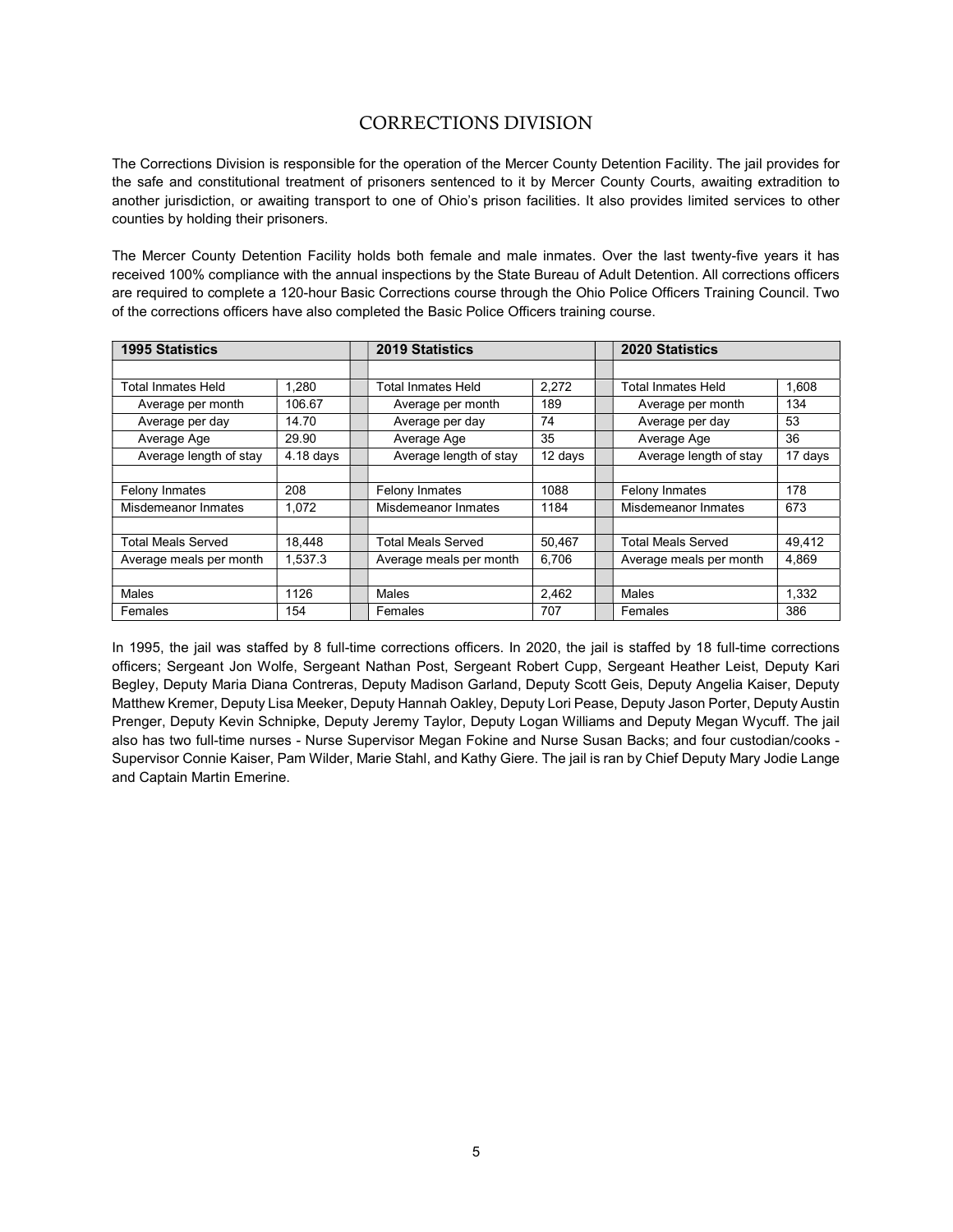#### CIVIL DIVISION

The Civil Division provides courthouse security and transportation of prisoners; execution of Sheriff's sales, foreclosures, various writs and court orders; processes arrest warrants, indictments, and summons from Common Pleas Court, foreign warrants, from other agencies, Governor's warrants; and sets up extraditions from other states. The Patrol Division supplements the Civil Divisions' responsibilities to provide courtroom security, prisoner transports, and service of warrants, other writs and court orders. The Civil Division is also responsible for many records duties, in office filing, providing copies of reports to the public and insurance companies, and handling the day-to-day contact with the news media.

In 1995, the Civil Division was staffed with one full-time deputy and one part-time office employee. In 2020, our Civil Division has four full-time deputies – Sergeant Dan Adams, Deputy Kyle Strohl, Deputy Kent Taylor, and Deputy Donald Bird; and one Administrative Assistant – Nicole Grabow. The Civil Division is overseen by Lieutenant Lori Knapke.

| <b>1995 Statistics</b>       | 2020 Statistics<br><b>2019 Statistics</b> |  |                       |        |                              |        |
|------------------------------|-------------------------------------------|--|-----------------------|--------|------------------------------|--------|
|                              |                                           |  |                       |        |                              |        |
| Warrants                     |                                           |  | Warrants              |        | Warrants                     |        |
| Felony                       | 96                                        |  | Felony                | 104    | Felony                       | 105    |
| Misdemeanor                  | 184                                       |  | Misdemeanor           | 248    | Misdemeanor                  | 296    |
| Civil                        | 12                                        |  | Civil                 | O      | Civil                        | 0      |
| <b>Total Warrants Served</b> | 292                                       |  | Total Warrants Served | 757    | <b>Total Warrants Served</b> | 473    |
| <b>Civil Papers Served</b>   | 1,702                                     |  | Civil Papers Served   | 794    | <b>Civil Papers Served</b>   | 554    |
|                              |                                           |  |                       |        |                              |        |
| Number of Transports         | 156                                       |  | Number of Transports  | 548    | Number of Transports         | 309    |
| <b>Miles</b>                 | 28,000                                    |  | Miles                 | 42,875 | Miles                        | 26,829 |
|                              |                                           |  |                       |        |                              |        |

In addition, the Civil Division is now responsible for Sex Offender registration and notification as well as all matters pertaining to the application for Carry Concealed Weapons Permits. Ohio has long been an "Open Carry" state, but in 2004 Ohio legalized concealed carry permits. Several laws were passed after 1995 that made CCWs and Sex Offender Registration the Sheriff's responsibility. Public record requests and civilian background checks are also the responsibility of the Civil Division.

| <b>2019 Statistics</b>         |       | <b>2020 Statistics</b>         |       |
|--------------------------------|-------|--------------------------------|-------|
| Web Checks Done                | 1,689 | Web Checks Done                | 2,092 |
| <b>Sheriff Sales Received</b>  | 23    | <b>Sheriff Sales Received</b>  | 13    |
| <b>Sheriff Sales Conducted</b> | 13    | <b>Sheriff Sales Conducted</b> | 10    |
| <b>CCW New Permits Issued</b>  | 317   | <b>CCW New Permits Issued</b>  | 624   |
| <b>CCW Renewal Permits</b>     | 350   | <b>CCW Renewal Permits</b>     | 412   |
| <b>CCW Revoked Permits</b>     | 5     | <b>CCW Revoked Permits</b>     | 4     |
| <b>CCW Denied Permits</b>      | 3     | <b>CCW Denied Permits</b>      | 13    |
| <b>CCW Suspended Permits</b>   |       | <b>CCW Suspended Permits</b>   | 3     |
| Sex Offender Verifications     | 177   | Sex Offender Verifications     | 302   |
|                                |       |                                |       |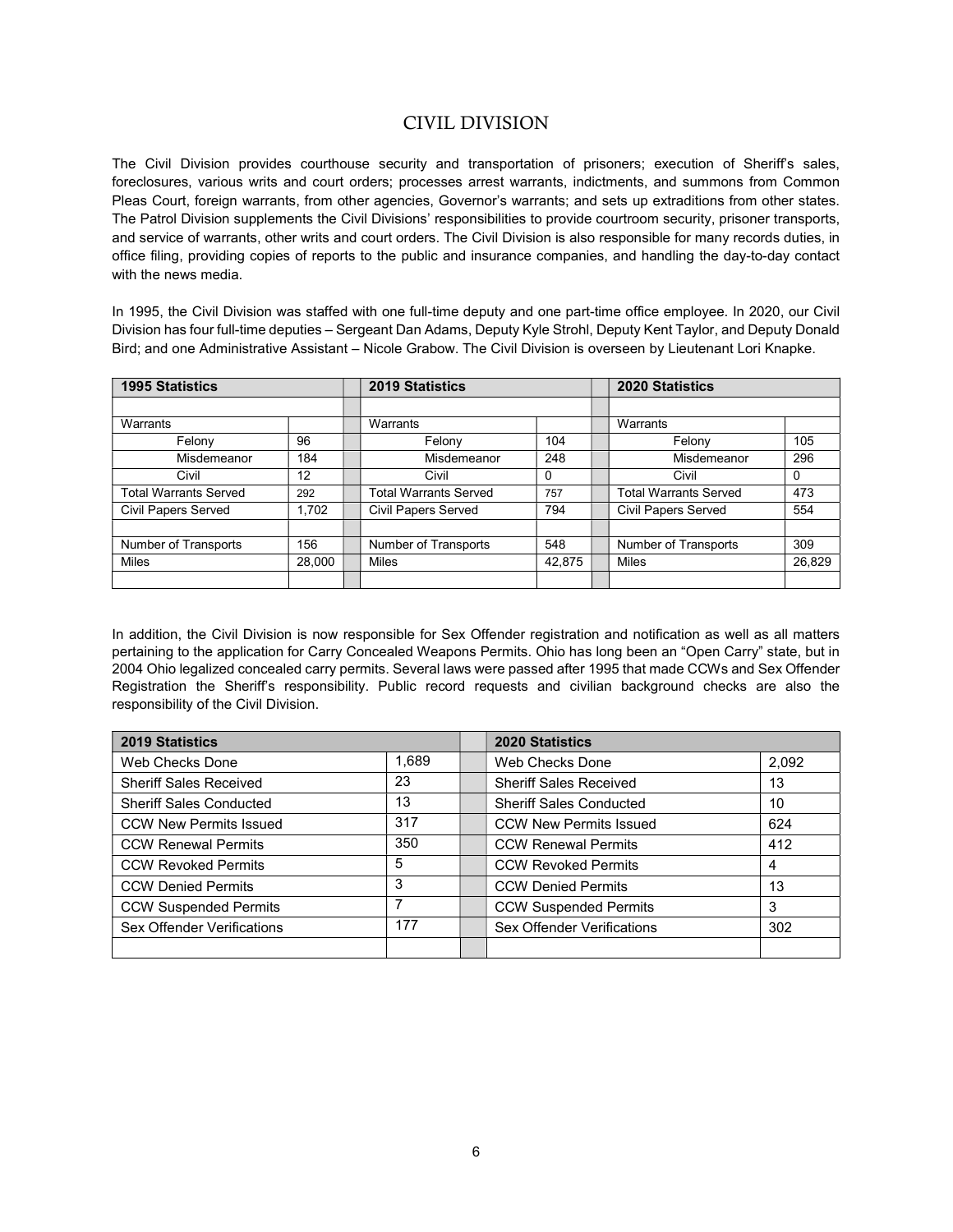#### D.A.R.E. PROGRAM

The D.A.R.E. Program is taught in all elementary grades in Mercer County with an emphasis in the fifth grade. D.A.R.E. Officers also teach in two junior highs and various senior classes. Approximately 6 ½ hours a day, five days a week are spent in classrooms. There are four lessons for kindergarten through second grade, five lessons for third and fourth grades, and a semester for fifth grade. Each Class is taught on an individual basis. D.A.R.E. officers meet with over 1,300 students a year. Presentations are also made to groups regarding drug abuse, alcohol abuse, and safety issues.

During the summer months and after school, deputies are involved with youth related activities, including:

Red Ribbon Meetings & Activities Health Fairs D.A.R.E. Fund Raisers Y Healthy Kids Day D.A.R.E. Safe Halloween Night Bike Safety Programs Star Weekend School Network Meetings Church Groups & Service Organizations

Summer Activities: D.A.R.E. Days Lunch with Officers Mercer County Fair Area Parades

The D.A.R.E. division is staffed with one full time deputy, Deputy Donald Bird, and one part-time deputy, Deputy Sue Miller.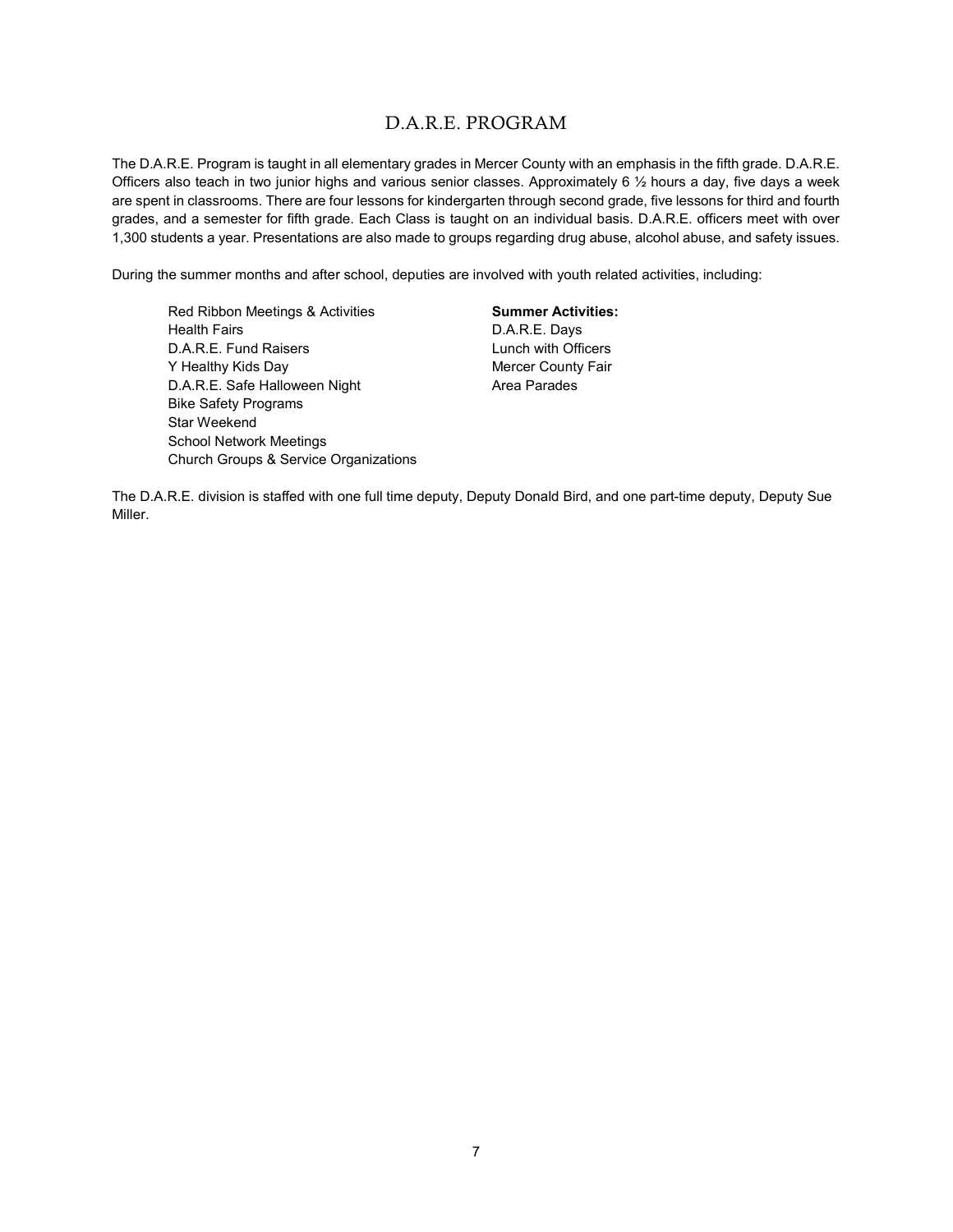#### PATROL DIVISION

The Patrol Division provides police services to all fourteen townships in Mercer County. This includes traffic enforcement, traffic investigations, canine services, crime prevention, paper service and crime scene investigations/evidence collection and serving court papers. It also provides support services to the five police departments within Mercer County, and also the highway Patrol, the Divisions of Parks and the Division of Wildlife. In 1995, the Sheriff's Office responded to 390 requests for assistance from these law enforcement agencies.

Currently, the Patrol Division has fifteen marked patrol cruisers. In 1995, there were only 12 cruisers that were driven a total of 324,725 miles. In 2020, our cruisers traveled 381,989 miles throughout Mercer County.

Our Patrol Division has a traffic crash response team that investigates traffic fatalities and other critical accidents. The members of the team include Captain Martin Emerine, Detective Chad Fortkamp, and Detective Carla Baucher.

| <b>1995 Statistics</b>  |       |                     | <b>2019 Statistics</b>  |      |        | <b>2020 Statistics</b>  |     |
|-------------------------|-------|---------------------|-------------------------|------|--------|-------------------------|-----|
|                         |       |                     |                         |      |        |                         |     |
| <b>Traffic Stops</b>    | (n/a) |                     | <b>Traffic Stops</b>    | 1199 |        | <b>Traffic Stops</b>    | 953 |
| <b>Citations Issued</b> | 913   |                     | <b>Citations Issued</b> | 388  |        | <b>Citations Issued</b> | 296 |
|                         |       |                     |                         |      |        |                         |     |
| <b>Total Crashes</b>    | 532   |                     | <b>Total Crashes</b>    | 477  |        | <b>Total Crashes</b>    | 456 |
| Fatal                   | 11    | 5<br>Fatal<br>Fatal |                         |      | 4      |                         |     |
| Injury                  | 139   |                     | Injury                  | 96   | Injury |                         | 61  |
| Non-Injury              | 382   |                     | Non-Injury              | 363  |        | Non-Injury              | 253 |
|                         |       |                     |                         |      |        |                         |     |
|                         |       |                     | Handled by MCSO         | 464  |        | Handled by MCSO         | 318 |
|                         |       |                     | Handled by OSHP         | 108  |        | Handled by OSHP         | 183 |

The Patrol Division is supervised by Chief Deputy Gery Thobe and Captain Doug Timmerman and has 15 deputies; Sergeant Darrell Etgen, Sergeant Jonathan Wehrkamp, Sergeant John Westgerdes, Deputy Jessica Clune, Deputy Kyle Fink, Deputy Patrick Forsthoefel, Deputy Rachel Heinl, Deputy Spencer Heinl, Deputy Jacob Huber, Deputy Deric Kroft, Deputy Chase Kuhlman, Deputy Kristen Nixon, Deputy Donald Sites Jr., Deputy Samantha Wehe, Deputy Douglas Wuebker

#### DETECTIVE DIVISION

The Detective Division conducts investigations and research related to criminal violations within the Sheriff's jurisdiction. The division also assists the Celina Police Department, village police departments, state agencies, the Prosecutor's Office, the Coroner's Office with investigations. This division is primarily responsible for all felony investigations and death investigations that occur within the Sheriff's Jurisdiction.

Our office currently has three detectives, Detective Sergeant Megan Baker, Detective Chad Fortkamp, and Detective Carla Baucher.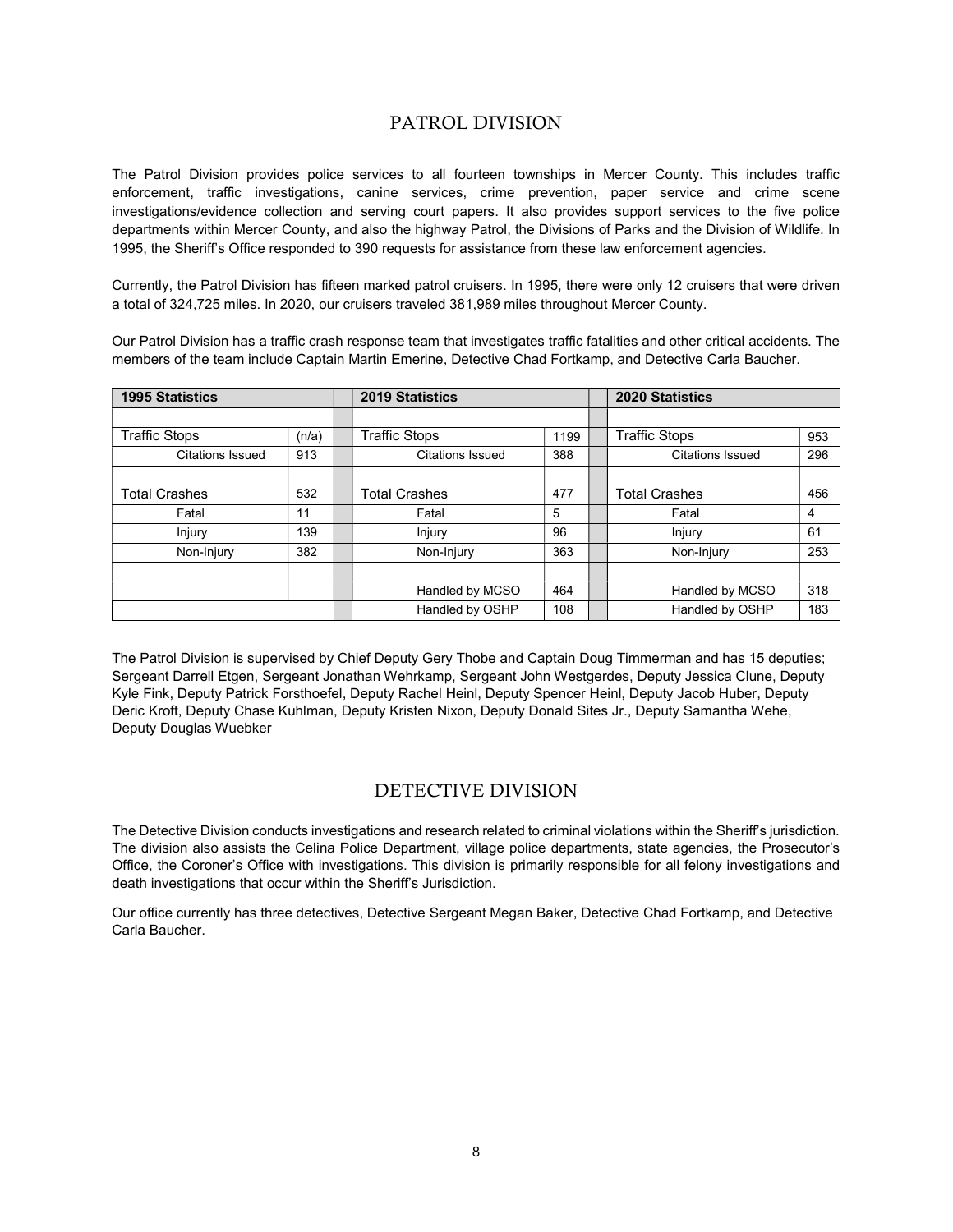#### GRAND LAKE TASKFORCE

The Grand Lake Taskforce was started in 1995. The Grand Lake Task Force is comprised of the Auglaize and Mercer County sheriffs' and prosecutors' offices; the Celina, Coldwater, Cridersville, Minster Village, New Bremen, and St. Mary's police departments. Now it is manned by Detective Sergeant Lance Crum and Detective John Marbaugh.

| 1995 Statistics - May only      |     |  | 2020 Statistics - May only      |     |  |
|---------------------------------|-----|--|---------------------------------|-----|--|
|                                 |     |  |                                 |     |  |
| Cases Initiated by MCSO         |     |  | Cases Initiated by MCSO         |     |  |
| Number of MCSO Deputies on GLTF |     |  | Number of MCSO Deputies on GLTF |     |  |
| Hours Worked                    | 501 |  | <b>Hours Worked</b>             | 275 |  |
|                                 |     |  |                                 |     |  |

#### K-9 DIVISION

The K-9 Division currently only has one K-9 Deputy Patrick Forsthoefel with Canine Ossi. A Sheriff's Office k-9 handler and their k-9s are used for narcotics searches, backup calls, tracks, apprehension assists, building searches, area searches, crowd control, apprehensions and article searches.

Hours of Training:

Formal School ............................................................................ 200 Hours

| <b>1995 Statistics</b>         |     | 2020 Statistics                |                |
|--------------------------------|-----|--------------------------------|----------------|
|                                |     |                                |                |
| <b>Narcotic Searches</b>       | 76  | <b>Narcotic Searches</b>       | 33             |
| Demonstrations                 | 27  | Demonstrations                 | 6              |
| <b>Building Searches</b>       | 28  | <b>Building Searches</b>       | 8              |
| Area Searches                  | 11  | <b>Vehicle Sniffs</b>          | 19             |
| <b>Backup Calls</b>            | 35  | <b>Backup Calls</b>            |                |
| <b>Tracks</b>                  | 18  | <b>Tracks</b>                  | 2              |
| <b>Article Searches</b>        |     | <b>Article Searches</b>        | 0              |
| <b>Crowd Control</b>           | 6   | <b>Crowd Control</b>           | 0              |
| Assists in Apprehensions       | 9   | Assists in Apprehensions       | $\overline{2}$ |
| Apprehension                   | 11  | Apprehension                   | 0              |
| <b>Total Canine Activities</b> | 222 | <b>Total Canine Activities</b> | 33             |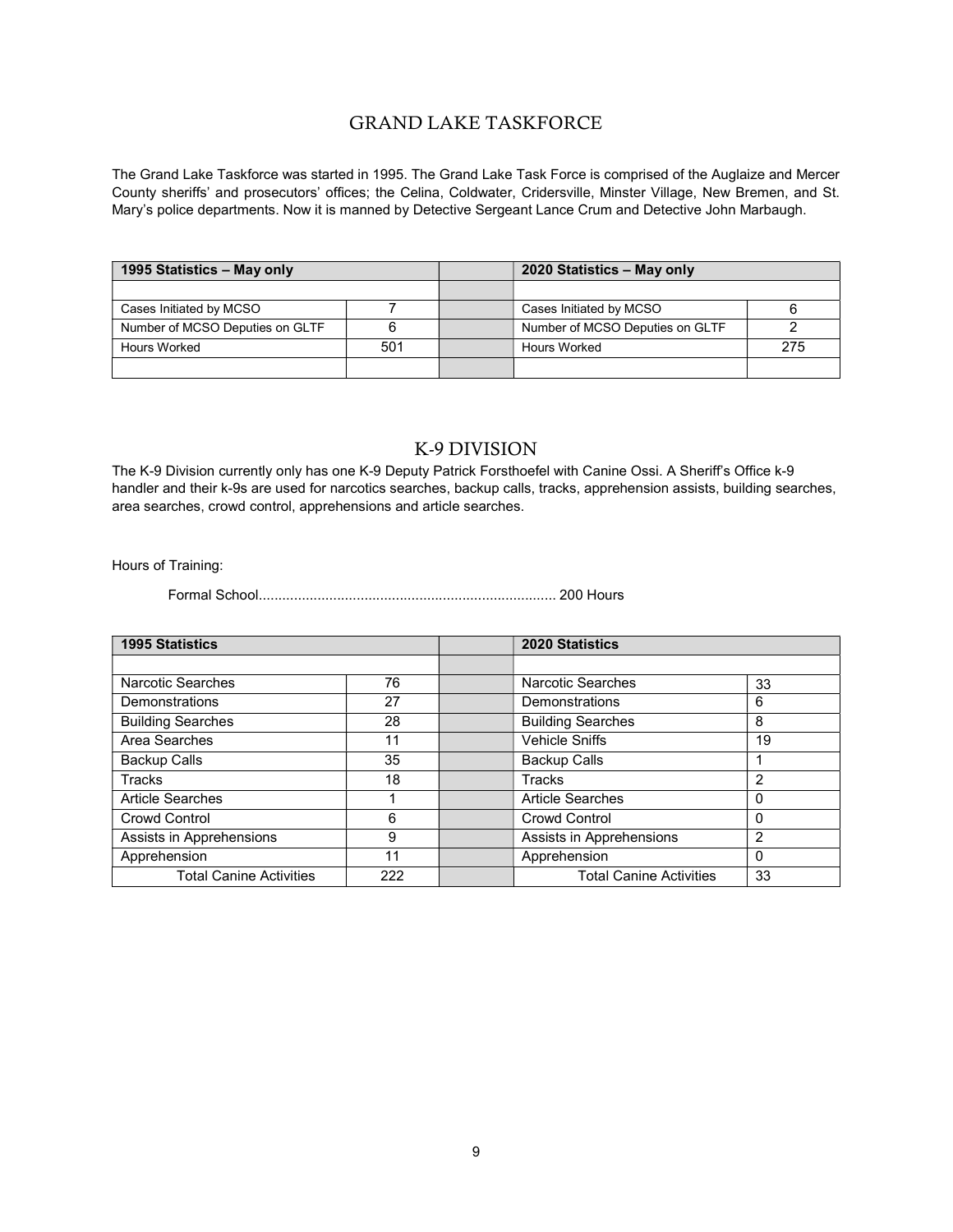| 2020 Statistics - ENFORCEMENT DIVISION                                |                |                |  |  |  |  |  |
|-----------------------------------------------------------------------|----------------|----------------|--|--|--|--|--|
|                                                                       | 2019           | 2020           |  |  |  |  |  |
| <b>Fleet Miles</b>                                                    | 458,870        | 510,881        |  |  |  |  |  |
| <b>Patrol Miles</b>                                                   | 309,117        | 381,989        |  |  |  |  |  |
| Complaints / Calls for Service                                        | 29,695         | 33,760         |  |  |  |  |  |
| Total Events (W / Report Typed)                                       | 3,743          | 3,246          |  |  |  |  |  |
| Prescription Drug Take Back (Weight by Pound)                         | 275.08         | 233            |  |  |  |  |  |
| Total Assists to other Jurisdiction (Mercer Co)                       | 360            | 333            |  |  |  |  |  |
| Total Time spent on Calls handled for other Jurisdictions (Mercer Co) | 283hrs 6m      | 261hrs 27m     |  |  |  |  |  |
| <b>Total Crashes</b>                                                  | 477            | 318            |  |  |  |  |  |
| <b>Total Injury Crashes</b>                                           | 96             | 61             |  |  |  |  |  |
| <b>Total Non-Injury Crashes</b>                                       | 363            | 253            |  |  |  |  |  |
| <b>Total Fatal Crashes</b>                                            | 5              | $\overline{4}$ |  |  |  |  |  |
| <b>Total Dead from Fatal Crashes</b>                                  | 6              | $\overline{4}$ |  |  |  |  |  |
| <b>Alcohol Involved Crashes</b>                                       | 9              | $\overline{7}$ |  |  |  |  |  |
| <b>Private Property Crashes</b>                                       | 31             | 22             |  |  |  |  |  |
| Car Deer Crashes                                                      | 143            | 113            |  |  |  |  |  |
| <b>OVI Arrests</b>                                                    | 22             | 30             |  |  |  |  |  |
| Total OVI arrests from a crash                                        | 11             | 12             |  |  |  |  |  |
| Total Underage OVI'S from a Crash (21 Years Old and Below)            | 4              | $\overline{c}$ |  |  |  |  |  |
| Number of Injury OVI Crashes                                          | $\overline{4}$ | $\overline{4}$ |  |  |  |  |  |
| Number of Non-Injury OVI Crashes                                      | 8              | 10             |  |  |  |  |  |
| Number of Fatal OVI Crashes                                           | $\mathbf{0}$   | $\Omega$       |  |  |  |  |  |
| Domestic Violence                                                     | 48             | 39             |  |  |  |  |  |
| Domestic Dispute                                                      | 66             | 79             |  |  |  |  |  |
| Suicide                                                               | $\mathbf 0$    | $\mathbf{1}$   |  |  |  |  |  |
| Suicide Attempt                                                       | 11             | 4              |  |  |  |  |  |
| Suicide Threat                                                        | 42             | 36             |  |  |  |  |  |
| <b>Felony Arrests</b>                                                 | 462            | 522            |  |  |  |  |  |
| <b>Misdemeanor Arrests</b>                                            | 392            | 479            |  |  |  |  |  |
| <b>Total Traffic Stops</b>                                            | 1,199          | 953            |  |  |  |  |  |
| <b>Traffic Citations Issued</b>                                       | 388            | 296            |  |  |  |  |  |
| <b>Total Offenses for Citations</b>                                   | 215            | 392            |  |  |  |  |  |
| <b>MOVING VIOLATIONS</b>                                              | 304            | 289            |  |  |  |  |  |
| NON-MOVING VIOLATIONS                                                 | 116            | 103            |  |  |  |  |  |
| <b>Total Written Warnings Issued</b>                                  | 800            | 672            |  |  |  |  |  |
| <b>Total Written Warning Offenses</b>                                 | 330            | 682            |  |  |  |  |  |
| <b>Business Checks / House Checks</b>                                 | 6,947          | 5,182          |  |  |  |  |  |
| <b>Checks on Parks</b>                                                | 1,343          | 1,343          |  |  |  |  |  |